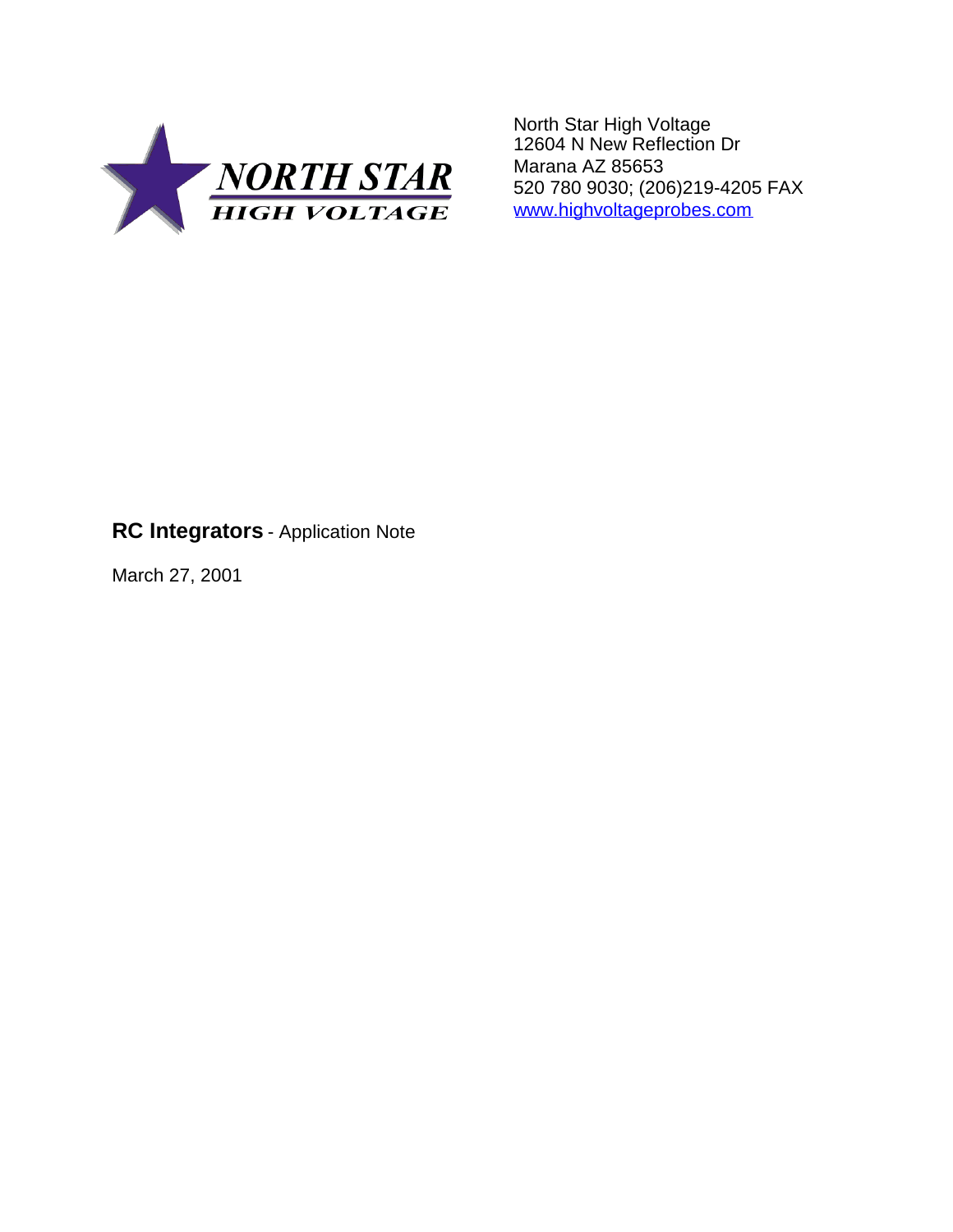RC integrators are fundamental building blocks in a fast pulsed data acquisition system. They are used to process fast "derivative" signals and produce the original signal waveform from it. They have excellent reliability, and the signals always return to zero which allows the user to determine sensor failures inputs quickly. They are impervious to errors in osciloscope offset.

In the analysis below, if a signal is proportional to the rate of change of current  $V_1(t) =$ kdI/dt, the signal displayed on an oscilloscope is V2(t) with the relationships given below:



does not need to be placed at the oscilloscope, but it may be placed in line.

Style 3

Use in a system with 50 ohm cable and high impedance scope terminations exclusively.